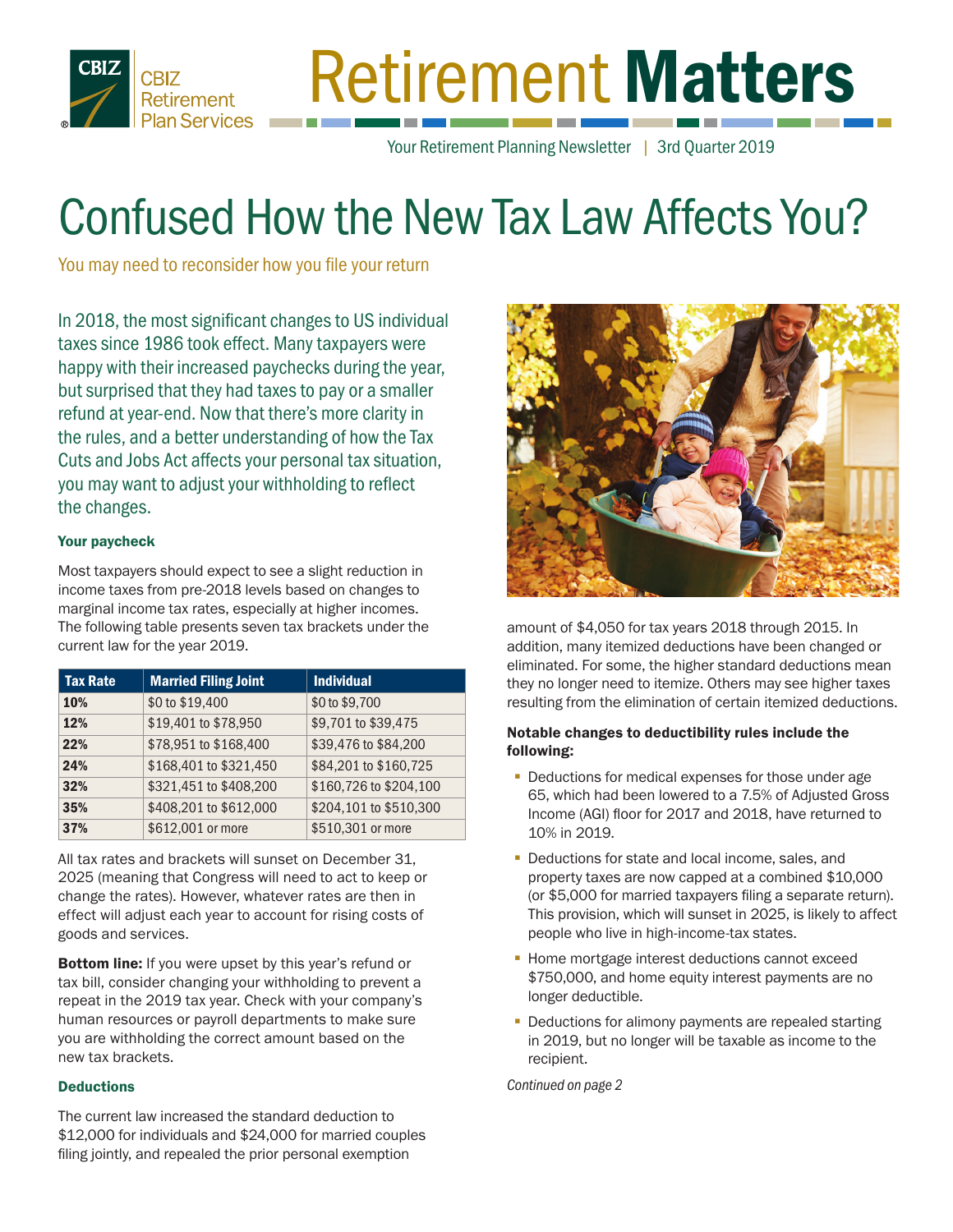# Get the Right Amount of Investment Advice

Putting together your plan doesn't have to mean going it alone

You've decided to save for retirement by signing up for your company retirement plan. After you've settled on the investment profile that best suits your style of investing (say, conservative, aggressive, or somewhere in between), the next most important decision you can make is how to match your style to your plan's investment options. This part of investing is called asset allocation.

Selecting the right mix of investments for your plan requires some discipline to monitor your funds — at least annually, many experts say — to make sure your portfolio is on track to help you pursue your goals. Before you do that, you might want to think about how involved you want to be in managing your 401(k) account.

- **Are you interested in learning about the investment** markets, and have confidence in your ability to make your own choices (a "Do It Yourself Investor")?
- Are you someone who likes to have access to some advice, but ultimately wants to make investment decisions on your own (a "Help Me Do It Investor")?
- **Would you rather focus on interests and hobbies outside** of investing, and prefer more of a hands-off relationship with your money (a "Do It For Me Investor")?

Depending on your company's retirement plan, you may be able to match your level of interest in managing your investments with the asset allocation options available to you under the plan.

| Do It Yourself                                                                                                                                                                                                                                   | <b>Help Me Do It</b>                                                                                                                                                                                                                                                              | Do It for Me                                                                                                                                                                                                                                                      |
|--------------------------------------------------------------------------------------------------------------------------------------------------------------------------------------------------------------------------------------------------|-----------------------------------------------------------------------------------------------------------------------------------------------------------------------------------------------------------------------------------------------------------------------------------|-------------------------------------------------------------------------------------------------------------------------------------------------------------------------------------------------------------------------------------------------------------------|
| Mix and match from the plan's investment menu<br>٠<br>based on your own knowledge of investing and<br>criteria.<br>You may also consider an asset allocation fund<br>٠<br>that invests according to your comfort with risk,                      | • You can use various resources - websites,<br>calculators, help desk, and other tools and<br>resources available online or by your employer -<br>to construct the right asset allocation model for<br>your situation.                                                            | For a cost, a professional management firm will<br>٠.<br>select the funds for your retirement plan account<br>and manage your asset allocation for you.<br>You essentially "hire" an investment professional<br>٠.<br>to make decisions about how your retirement |
| from conservative to moderate to aggressive.<br>A target-date fund (TDF) might also be a sensible<br>option.* TDFs invest according to your time<br>horizon to retirement, getting more conservative<br>as you approach and move past that date. | As your life's circumstances change, you will<br>need to stay active in managing your account.<br>This includes rebalancing your asset allocation,<br>combining eligible accounts from prior<br>employers, and keeping track of life changes that<br>affect your family finances. | plan will be managed, taking into account your<br>individual needs and outside assets.                                                                                                                                                                            |

#### To learn more about these options, contact your retirement plan administrator or financial advisor.

\* Please note the principal value invested in these funds is not guaranteed at any time, including at the specified target date.

## Confused How the New Tax Law Affects You?

*Continued from page 1*

#### Retirement accounts

Most of the rules for 401(k) and other types of retirement plans remain the same under the current law. The law did repeal the rule allowing a taxpayer to recharacterize their Roth IRA conversion back to a traditional IRA, which removes the benefit of a "do-over" if the converted assets have poor returns in the year following the conversion.

#### Gifts to others

Families should generally be happy with the current tax rules, since the annual gifting exclusion has increased to \$15,000.

#### Broader use of college savings plans

College savings plans are not just for college anymore. You can now use 529 funds tax-free for qualified K-12 private school education expenses. You might want to add to existing or start new 529 plans for grandchildren, knowing that the money can now be used before college.

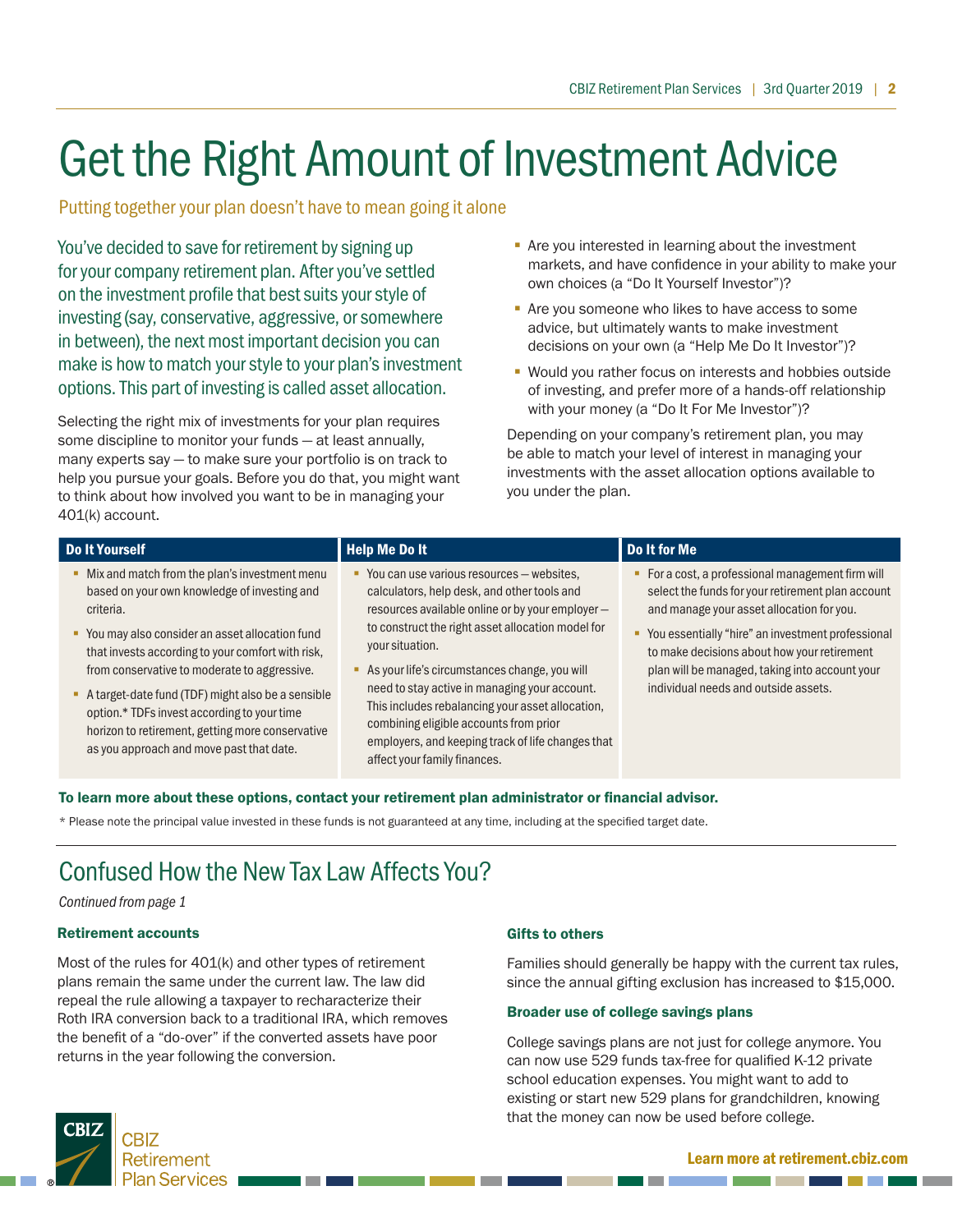# When Planning for Income, a Mix of Sources Can Help

Here are some options on how to tap income in retirement

To enjoy a comfortable retirement, you may need to balance multiple types of income streams in your portfolio. This could help you achieve the most advantageous mix of investment growth, income and tax control that's appropriate to your risk tolerance, income horizon, and goals. These streams can come from the following sources:

Retirement accounts - Funds held in your 401(k) or IRA can be used as a source of income.<sup>1</sup> Financial planners generally recommend that you withdraw no more than 4% from your retirement accounts in the first year of your retirement. But that guidance comes with a caution light: If the market drops significantly in that year, you may want to take a far lesser amount than 4%, and then gradually increase the percentage to match the rate of inflation after markets begin to recover.

Bonds – These are "IOUs" issued by a government agency or a corporation, and generally pay you back your principal and a fixed rate of interest over a specific time period. Although bonds have paid relatively lower yields over the past 10 years, that is starting to change. The most efficient way for most investors to access a well-diversified portfolio of bonds is generally through a mutual fund that allows you to set up systematic monthly withdrawals. It's important to note that bond funds generally entail less risk than stock funds, but they also tend to offer less reward.<sup>2</sup>



Social Security benefits – Social Security benefits generally replace about 40% of an average wage earner's income after retirement and are an important source of lifetime income.<sup>3</sup> However, with a lower birth rate, there is some growing concern that Social Security benefits, if no changes



are made to the system, may not be fully available beginning in the year 2035.<sup>4</sup> A sensible retirement plan should only rely on Social Security for a portion of retirement income. One rule of thumb suggests that if you consistently save 10% of your income for 40 years, you should have enough — combined with Social Security — to maintain your preretirement lifestyle (assuming prudent withdrawals).

**Dividend-paying stocks** - Some mature companies return a portion of their profits each year to holders of their stock in the form of dividend payments. Many investors consider the payment of a reliable and/or rising quarterly dividend to be a sign of a company's health and sustainability.

*Please note that dividends are not guaranteed, nor are companies in which you invest obliged to pay dividends.* 

**Annuities**<sup>5</sup> – Issued by an insurance company, an annuity converts a single lump sum of money into a regular stream of income payments, either with a fixed or variable rate of interest, for a predetermined amount of time.

As with any investment strategy, it's important to plan, and learn about your options. Working with a financial planner or advisor can also be a useful way to explore your income options once you stop receiving a regular paycheck.

- 1 Withdrawals from a qualified plan are subject to ordinary income taxes and a 10% federal tax penalty if taken prior to age 59½.
- 2 Investing in bonds and bond funds entails risk, including the risk of losing money. Bond-investing risks include interest rate risk, call risk, duration risk, refunding risk, and default and credit risk. For a helpful discussion of these risks, visit FINRA's website: http://www.finra.org/investors/understanding-bond-risk
- 3 Understanding the Benefits 2019, SocialSecurity.gov. https://www.ssa.gov/pubs/ EN-05-10024.pdf
- 4 "A Summary of the 2019 Annual Reports," Social Security and Medicare Boards of Trustees. https://www.ssa.gov/oact/TRSUM/
- 5 All annuity guarantees are subject to the claims-paying ability of the issuing insurance company.

#### Learn more at retirement.cbiz.com